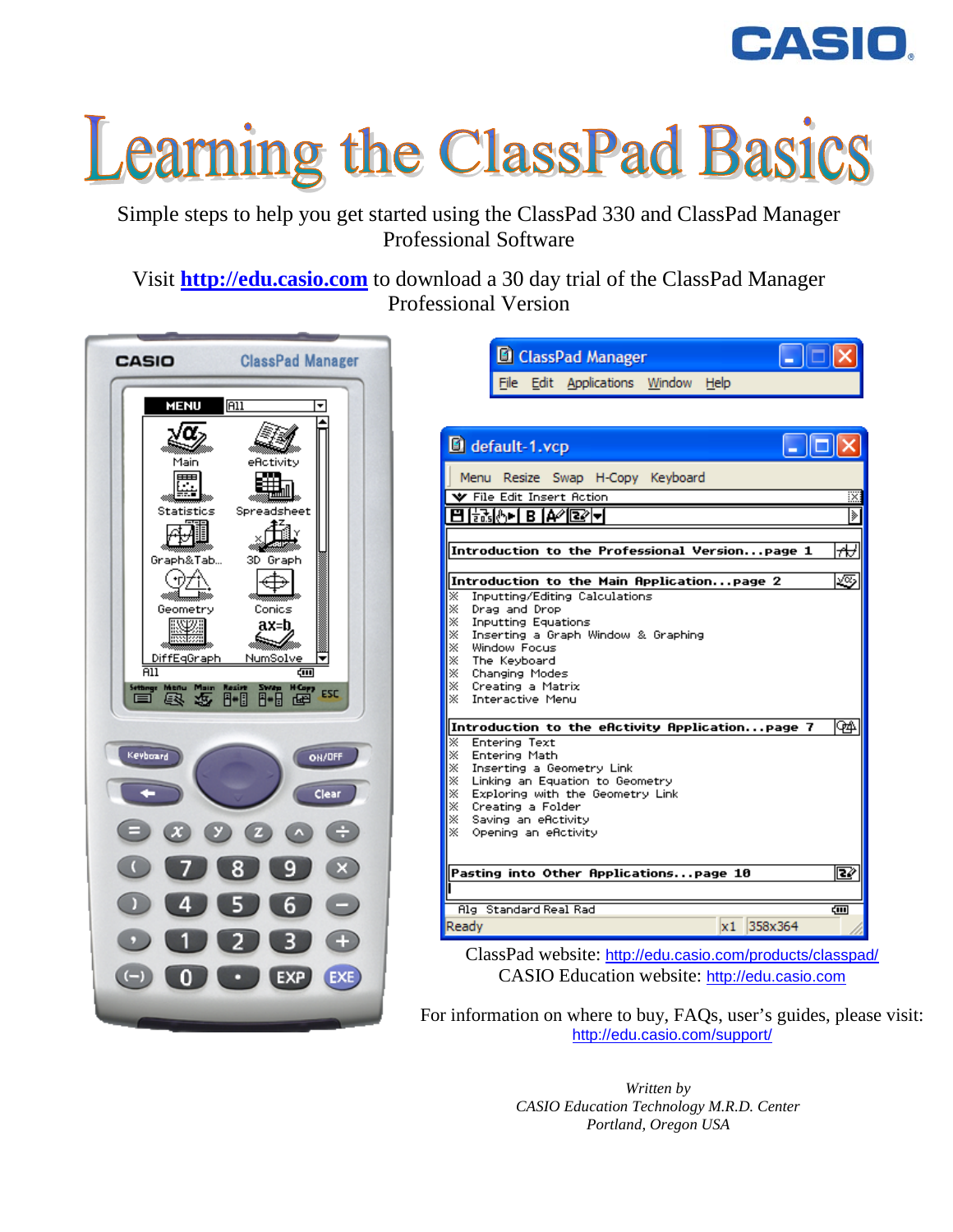#### **Introduction to the Casio ClassPad Manager** *Professional* **Version Software**

The Casio ClassPad Manager *Professional* Version 3 Software can be used in fixed (emulator) size or in a resizable mode. The floating toolbar contains additional features only available in the Professional version. The basic version is mathematically equivalent, but cannot be resized and does not have a floating toolbar.

This document is designed to introduce you to the basic skills need to get used to using the ClassPad. Most of the exercises can be done in the fixed or resizable mode, or on the ClassPad 330 handheld. Whichever mode you use, you will soon experience mathematics in a new way. Drag, drop and enjoy mathematics in a new way with the Casio ClassPad.

The fun begins on the next page. But, first take a moment to learn how to change to resizable mode. To return to the fixed size from resizable, just right click and select Fixed-size Mode. Enjoy!

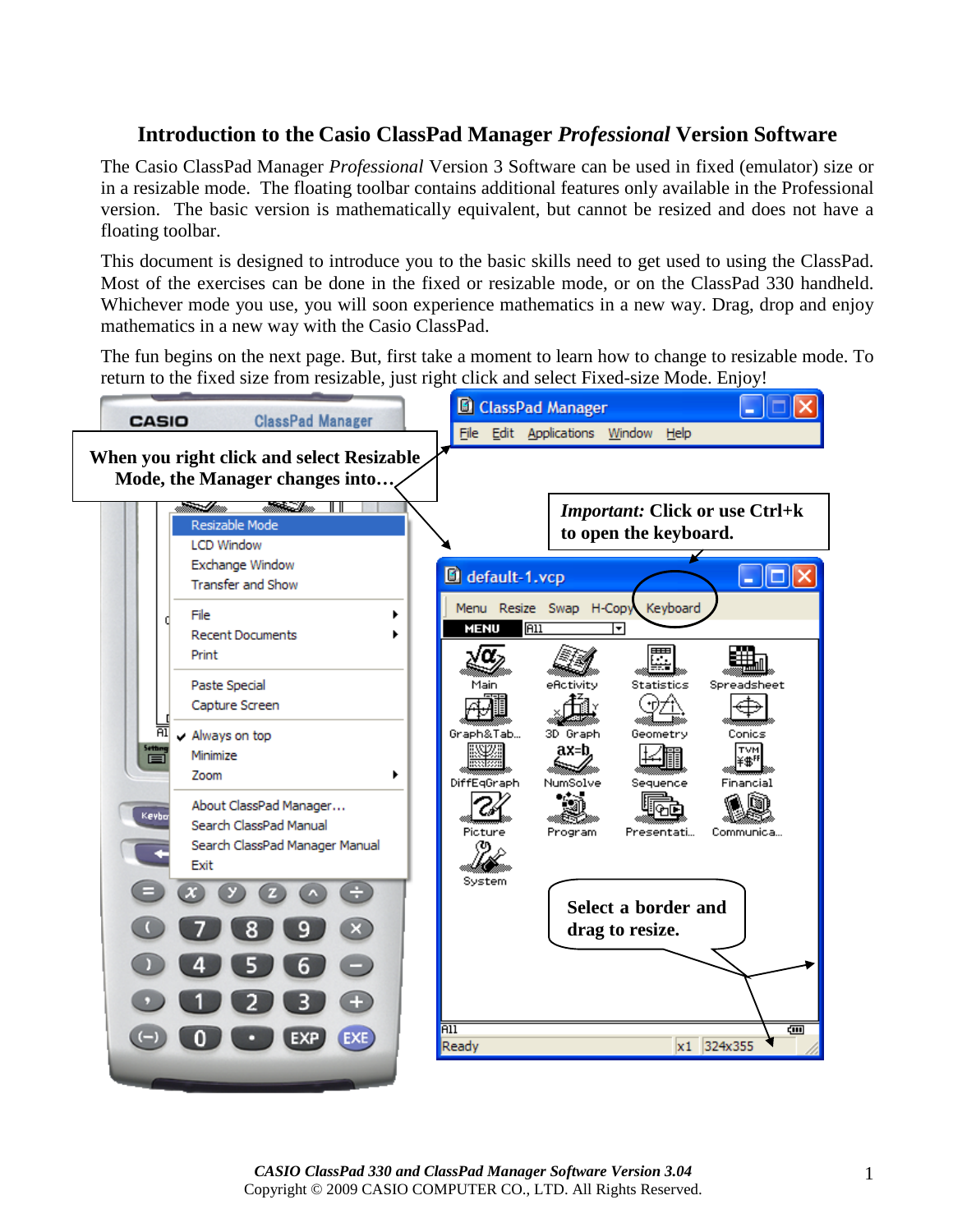# **Introduction to the Main Application**

## **Getting Started**

- $\frac{1}{2}$ . Click  $\widehat{\mathbb{R}}$
- 2. Scroll up, if needed

Main<br>3. Click  $\sqrt{\alpha}$ 

- 4. Open **Edit menu**
- 5. Select **Clear** All
- 6. Click **OK**

## **I. Inputting/Editing Calculations**

- 1. Input  $2+34$  and press  $(EXE)$
- 2. Click between 3 and 4 (You will see the cursor)
- 3. Type . or press  $\odot$  to change **34** to **3.4**
- 4. Press (EXE)
- 5. Click following 2+3.4



## **II. Drag and Drop**

- 1. Tap following **2+3.4**
- 2. **Drag** to the left to select it
- 3. **Press on selection** and **drag** to next line
- 4. Press  $\left(\begin{array}{c} \bullet \\ \bullet \end{array}\right)$  twice
- 5. Press (Exe)





#### \*On the PC, press the Backspace key when the instructions say press  $\leftarrow$ .

| Edit Action Interactive [X]<br>▸ <mark>∦⋇⋥⋭⋇⋈▼⊦<del>∕</del>ऻ</mark><br>+3.4<br>5.4             | Edit Action Interactive<br>w<br>▙▋▐▓⋥▐▒▀▒ <mark>▓</mark> ▓░▏ <del>ᢦ</del><br>$2 + 3.4$<br>5.4<br>2+3.4 | Edit Action Interactive [X]<br><del>▐</del> ᠿ► <i>▒</i> ⋥⋭⊛⋳⋖ऻ <del>⋌</del><br>$2 + 3.4$<br>5.4<br>12+3 |
|------------------------------------------------------------------------------------------------|--------------------------------------------------------------------------------------------------------|---------------------------------------------------------------------------------------------------------|
| (Press, hold, and drag<br>to small box.<br>Let go when you see<br><i>the cursor blinking.)</i> |                                                                                                        |                                                                                                         |
| Standard Real Rad di<br>Alg                                                                    | <b>Alg</b><br>Standard Real Rad ㎝                                                                      | Alg<br>Standard Real Rad di                                                                             |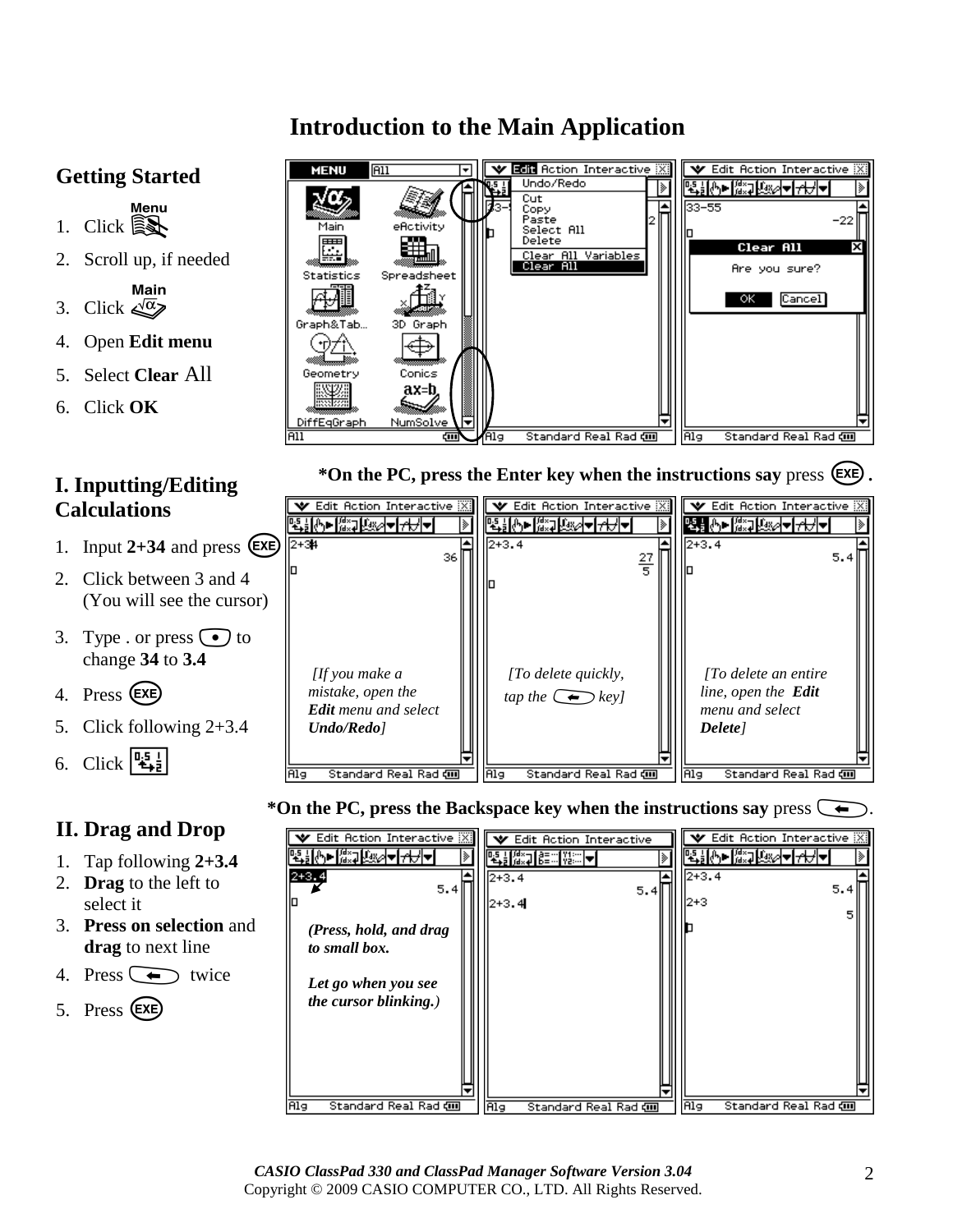## **III. Inputting Equations**

- 1. **Input:**  $x^2 + y^2 = 4$
- 2. Press (EXE)
- 3. **Click on** the **result** to select it
- 4. **Drag** to the box in the next line
- 5. **Select** the **+** sign and press the - sign

$$
6. \quad \text{Press} \quad \text{EXE}
$$

## **IV. Inserting a Graph Window & Graphing**

- 1. **Click**  $\boxed{\bullet}$  and then  $\boxed{\uparrow \downarrow \downarrow}$
- 2. **Click** on  $x^2 + y^2 = 4$
- 3. **Press on selection** and **drag** to Graph window
- 4. **Click** on  $x^2 y^2 = 4$
- 5. **Press on selection** and **drag** to Graph window





#### **V. Window Focus**

- 1. **Click** inside the **Graph window**
- 2. Notice the **toolbar**
- 3. Notice the **border**

 **Use to close Graph Window** $\sqrt{\epsilon}$  Edit Zoom Analysis  $\blacklozenge \boxed{\boxtimes}$ 第一章 医阴道 医正面的 1. **Click** inside the  $2+3$ **Main window** (the 5  $x^22+v^2=4$ upper window)  $x^2+y^2=4$ 2. Notice the **toolbar**   $x^2-y^2=4$ **changed** 3. Notice the active window has a **bold**  节 **border**  ١ŧ

Rad Real



圁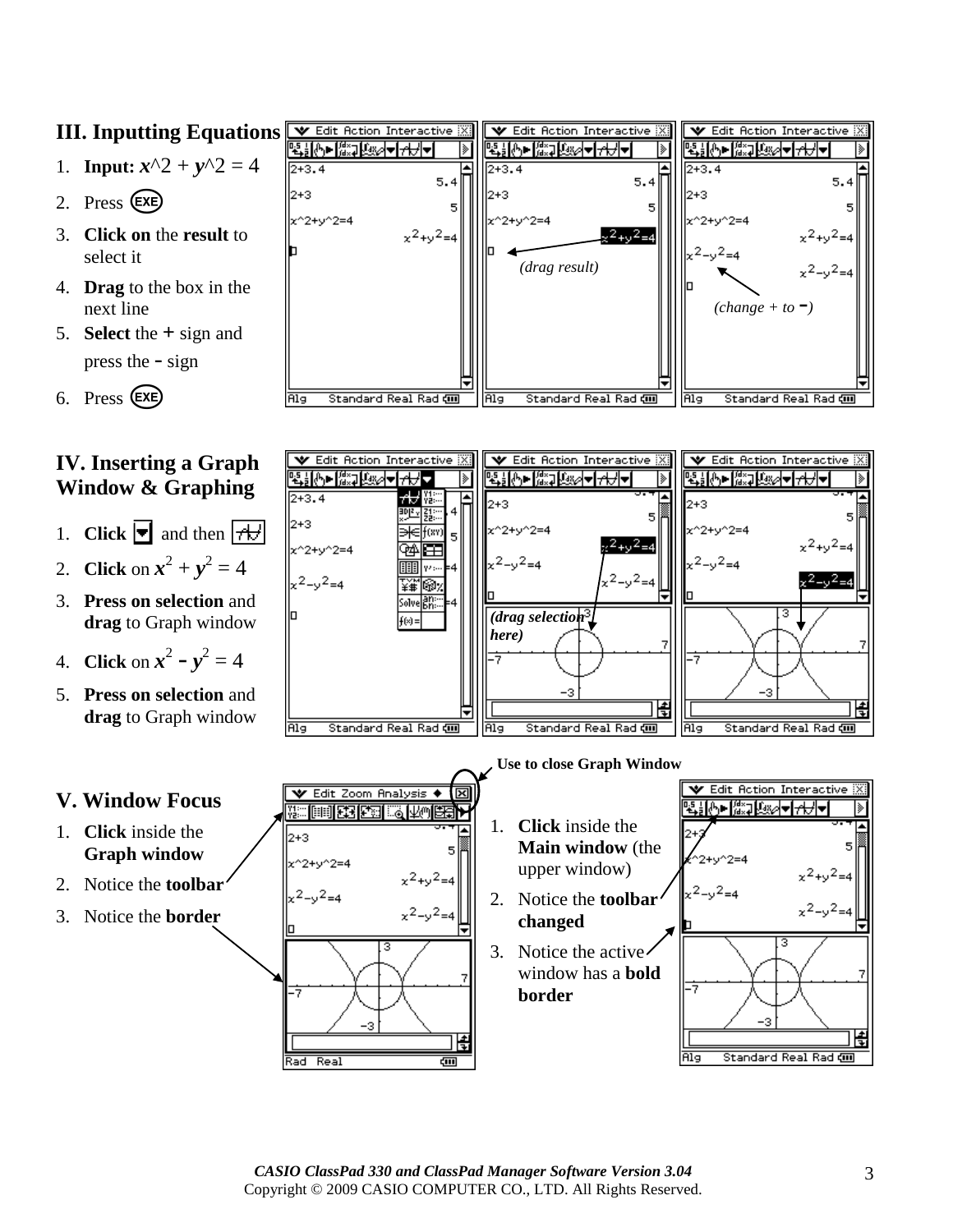#### **VI. The Keyboard**

- 1. Click in the Graph Window to give it focus
- 2. Click its  $\boxtimes$  button
- 3. Press (Keyboard) or press **Ctrl+k**

\*If you are in the resizable mode, you can move the keyboard around. Move it to a convenient location.

|  | <b>The Keyboard Cont.</b> |  |
|--|---------------------------|--|
|--|---------------------------|--|

- 1. Open the **Edit** menu and select **Clear All**
- 2. Click the  $[mth]$  tab
- 3. Click the **TRIG** button
- 4. Input  $\sin(30^\circ)$
- 5. Press (EXE)
- 6. Type in **sin(30)**
- 7. Click the  $\left[\frac{\mathbb{I}_{\frac{1}{2}}}{\mathbb{I}_{\frac{1}{2}}}\right]$  button

#### **VII. Changing Modes**

- 1. Click **Rad** in the status bar to change to **Deg**
- 2. Click following  $sin(30)$
- 3. Press (EXE)
- 4. Click the **Deg** spot **two times** to get back to **Rad**

|                                        |                                |                               |     | mode can float around. |    |   |            |   |   |     |
|----------------------------------------|--------------------------------|-------------------------------|-----|------------------------|----|---|------------|---|---|-----|
| Edit Action Interactive [X]<br>v       |                                |                               |     |                        |    |   |            |   |   |     |
| <b>、全ては、「Weap Address Address</b>      |                                | <b>Keyboard</b>               |     |                        |    |   |            |   |   | ⊠   |
| $2 + 3$                                | उ.मा                           |                               |     |                        |    |   |            |   |   |     |
| c^2+y^2=4                              | 5                              |                               | abc | cat                    | 2D |   |            |   |   |     |
|                                        | $x^2+y^2=4$                    |                               |     |                        |    |   |            |   |   |     |
| $x^2-y^2=4$                            |                                |                               | œ   |                        |    |   |            |   |   |     |
|                                        | $x^2-y^2=4$                    | log                           | lп  |                        |    |   | 8          | У |   |     |
|                                        |                                |                               |     |                        |    |   |            |   |   |     |
| mth∫abc  <br>2D<br><b>cat</b>          |                                | χē                            | e×  |                        |    |   | 5          | 6 | × |     |
| π∣θ∣<br>⇒<br>0                         | ixiy<br>Izit                   |                               |     |                        |    |   |            |   |   |     |
| log<br>ln.                             | 9.                             |                               | у   | x.                     |    |   |            | 3 |   |     |
| $e^{\times}$<br>χē<br>$\times$ -1<br>4 | 5<br>6                         |                               |     |                        |    |   |            |   |   |     |
| €<br>lxI                               | з                              |                               |     |                        |    | ø |            | Е |   | ans |
| $(-)$<br>ø<br>TRIG<br>CALC OPTN        | ans<br>E.<br><b>VAR</b><br>EXE | Keyboard for fixed-size stays |     |                        |    | N | <b>VAR</b> |   |   | EXE |
| ilg<br>Standard Real Rad com           |                                | inside the ClassPad.          |     |                        |    |   |            |   |   |     |
|                                        |                                |                               |     |                        |    |   |            |   |   |     |

Keyboard for the resizable

| ▼ Edit Action Interactive [X]                           | <b>▼</b> Edit Action Interactive ※<br>▼ Edit Action Interactive [X]               |                    |
|---------------------------------------------------------|-----------------------------------------------------------------------------------|--------------------|
| <del>▝▕▕▞</del> ▖▏▘░░▏▚░▏▞<br>I≫                        | <u>₩</u><br><u> 나나에 《서</u> ▒ 게 아내                                                 |                    |
|                                                         | A<br>sin(30°)<br>$\ket{\mathsf{sin}(30^\circ)}$                                   |                    |
|                                                         |                                                                                   | 2                  |
|                                                         | llsin(30)                                                                         |                    |
|                                                         |                                                                                   | $-0.9880316241$    |
|                                                         |                                                                                   |                    |
|                                                         |                                                                                   |                    |
|                                                         |                                                                                   |                    |
| [∓]<br>ا ± ا<br>2D.<br>mth<br>abc I<br>cat              | [∓]<br>2D<br>ا ±ا<br>×ı<br>mth   abc<br> mth abc <br>2D<br>cat.<br>cat I          | l×.<br>ا اگ        |
| ملس<br>0<br> z t 4<br>⇒<br> x y                         | πΙθ<br>⋟<br>π θ ∔ <br>⇒<br>メリノオ<br>00<br>90                                       | $ z t $ +<br>lx y  |
| 9<br>8<br>log<br>1n<br>$\equiv$                         | ۰<br>8<br>9<br>$=$<br>[hyp]<br>byp.                                               | 8<br>9             |
| $e^{\chi}$<br>5<br>χZ<br>$\times^{-1}$<br>6<br>4<br>×ı÷ | 5.<br>sin<br>6<br>sin-1<br>4<br>sin 1<br>×l÷<br>sin                               | 5<br>4<br>6        |
| з<br>lxI                                                | з<br>2<br>$cos^{-1}$<br>$cos^{-1}$<br>cos<br>ces<br>+                             | 2<br>+ l           |
| 10<br>$-$ )<br>ans<br>Е                                 | 10<br>0<br>tan <sup>-1</sup><br>tan <sup>-1</sup><br>ans<br>tan<br>Е<br>tan<br>18 | ans<br>Е           |
| TRIG<br><b>EXE</b><br><b>GALC</b> OPTN<br>VAR           | <b>EXE</b><br>CALC <b>  OPTN</b><br>VAR.<br>CALC <b>JOPTN</b><br>⋍<br>↽           | VAR.<br><b>EXE</b> |
| Standard Real Rad (III)<br>Alq.                         | Alg<br>Alg<br>Standard Real Rad ㎝<br>Standard Real Rad ㎝                          |                    |

| $\parallel \mathbf{v} \!\! \parallel$ Edit Action Interactive $\mathbb{X}$ : | ▼ Edit Action Interactive ※                                                                                      | ▼ Edit Action Interactive [X]                                                                                               |
|------------------------------------------------------------------------------|------------------------------------------------------------------------------------------------------------------|-----------------------------------------------------------------------------------------------------------------------------|
| <b>▐<sub>▚▖▎▒▖▕▚░</sub></b> ▎▅▌ <del>⋌</del> ⋊▗▏<br> ≽                       | प्र∰∿⊳∦कथि≫ जी⊀तीच                                                                                               | ▝▙ <u>▐</u> ᢢ► <i>▓</i> ⋥▐▓৶ <del>ᢦ</del> ┃ <del>⋌</del> ⋥৵                                                                 |
| $\vert$ sin(30°)                                                             | lsin(30°)                                                                                                        | sin(30°)                                                                                                                    |
|                                                                              | $\frac{1}{2}$                                                                                                    |                                                                                                                             |
| [sin(30)                                                                     | sin(30)                                                                                                          | sin(30)                                                                                                                     |
| $-0.9880316241$                                                              |                                                                                                                  |                                                                                                                             |
| ⊪                                                                            | $\frac{1}{2}$                                                                                                    | ぅ                                                                                                                           |
|                                                                              |                                                                                                                  |                                                                                                                             |
|                                                                              |                                                                                                                  |                                                                                                                             |
| ⊡<br>l×l<br>L±∥<br>abc.<br>2D<br>lmth.<br>cat                                | ाम<br>l×l<br>2D<br>L± I<br>mth<br> abc<br>cat                                                                    | l± ∥∓<br>ו×ו<br>2D<br>mth<br>abc<br>cat                                                                                     |
| z t <br>πΙθ<br>100<br>⇒<br>ixiy                                              | πΙθ<br>÷Ι<br>$\hat{z}$ $\mathbf{x}$ $\mathbf{y}$ $\mathbf{z}$ $\mathbf{t}$ $\mathbf{t}$<br>$\boldsymbol{\omega}$ | π θ<br>$\hat{z}$ $\left  \mathbf{x} \right $ $\mathbf{y}$ $\left  \mathbf{z} \right $ $t$ $\left  \mathbf{x} \right $<br>00 |
| 8<br><b>Ihyp</b><br>9<br>$=$                                                 | ۰<br>9<br>8<br>hyp.<br>$=$                                                                                       | ۰<br>81<br>9.<br> hyp                                                                                                       |
| 5<br>6<br>$sin-1$<br>4<br>×I<br>÷<br>sin                                     | 5<br>6.<br>sin-1<br>4<br>$\times$<br>÷<br>sin                                                                    | 5.<br>6.<br>$sin-1$<br>4<br>$x +$<br>sin                                                                                    |
| з<br>$cos^{-1}$<br>2<br>$+1$<br>cos                                          | з<br>2<br>$cos^{-1}$<br>$+$<br>cos                                                                               | з<br>21<br>$cos^{-1}$<br>cos<br>÷                                                                                           |
| tan <sup>-1</sup><br>ø<br>tan<br>ans<br>Е                                    | ø<br>tan <sup>-1</sup><br>ans<br>tan<br>Е                                                                        | 0<br>tan <sup>-1</sup><br>tan<br>ans<br>Е                                                                                   |
| EXE<br>CALC OPTN<br><b>VAR</b><br>⋍                                          | VBR<br>CALC OPTN<br><b>EXE</b><br>ь                                                                              | CALC  <br>OPTN<br>VAR<br><b>EXE</b><br>⋍                                                                                    |
| Standard Real <b>Red cm</b><br>Alg                                           | Alg<br>Standard Real Deg on                                                                                      | <b>Alg</b><br>Standard Real Rad III                                                                                         |
|                                                                              |                                                                                                                  |                                                                                                                             |
|                                                                              |                                                                                                                  |                                                                                                                             |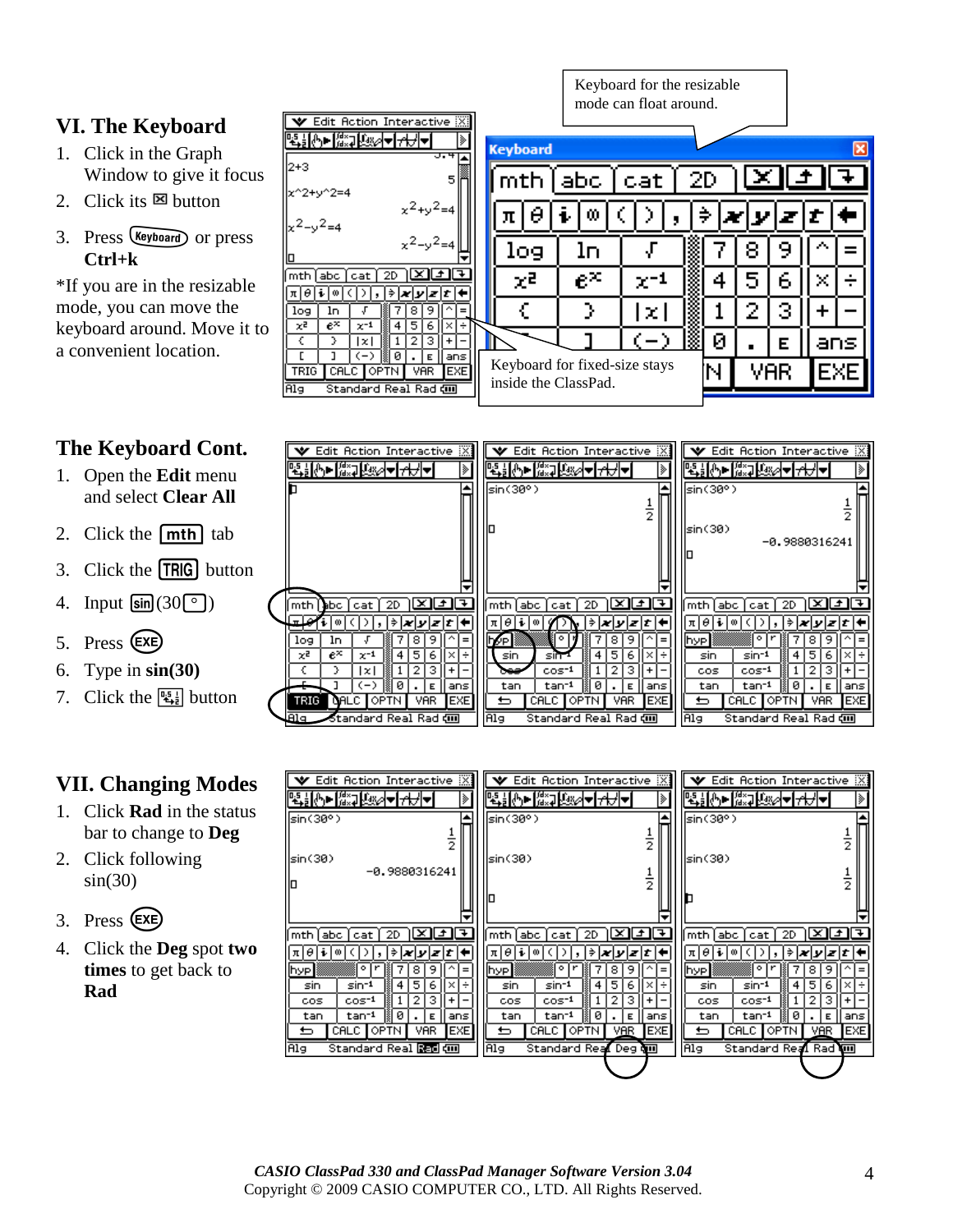## **VIII. Creating a Matrix**

- 1. Click the  $\boxed{2D}$  tab
- 2. Click the **CALC** button
- 3. Click the  $\begin{bmatrix} \boxed{\phantom{0}} \\ \boxed{\phantom{0}} \end{bmatrix}$  button
- 4. Input 3 into [1,1]
- 5. Input remaining data [Hint: Use  $\bigoplus$  or the PC arrow keys]
- 6. Press (EXE)

#### **IX. Interactive Menu**

- 1. **Select your matrix**
- 2. Open the **Interactive menu**
- 3. Select **Matrix-Calculation / swap**
- 4. Input row #'s
- 5. Click **OK**

| $\mathbf X$ | $\blacktriangledown$ Edit Action Interactive $\mathbb{X}$<br><u>₩₩₩₩</u> ₩₩₩₩<br>⋟    | Edit Action Interactive [X]<br>v<br>v<br><u>╶┼┝┝┢╣┪╣┪╣┪┩╬</u>                                                                        | Edit Action Interactive [X]                               |
|-------------|---------------------------------------------------------------------------------------|--------------------------------------------------------------------------------------------------------------------------------------|-----------------------------------------------------------|
|             | lsin(30°)<br>ぅ                                                                        | (sin(30<br>sin(30°)                                                                                                                  |                                                           |
|             | sin(30)<br>$\frac{1}{2}$                                                              | з<br>$-2$<br>(sin(30<br>2<br>5                                                                                                       | Γз.<br>-2                                                 |
|             | ∓<br>2D.<br>abc.<br>۰±۰<br>mth<br>dat                                                 | ∓<br>Ĵ.<br>labc<br>l mth.<br>mth<br>abc<br>cat<br>cat                                                                                | 42<br>2D                                                  |
|             | θ<br>il®<br>リコナ<br>8<br>9<br>$=$<br>Jo                                                | ᡷ│ <i>★</i> │ <i>y│z</i>   <i>t</i>   ←<br>πΙθ<br>θ<br>100<br>π<br>90<br>9<br>8<br>[68]<br>╻ᆷ<br>œ<br>∎о<br>Б<br>lo o                | ⇛<br> X Y Z T<br>8<br>9                                   |
|             | 5<br>6<br>x"<br>$e^-$<br>[109.0]<br>з<br>+<br> {53  <br>ø<br>ans<br>Е                 | 5<br>6<br>×<br>료.<br>量<br>P<br>Σ⊡<br>lim∏<br>∎÷⊡<br>$\lim_{n\to\infty}$<br>в<br>з<br>G<br>읇<br>쁣<br>பி∰ட்<br>읇<br>ø<br>₫<br>ans<br>Е | 5<br>6<br>$\times$ 1 ÷<br>з<br>$\ddot{}$<br>ø<br>ans<br>Е |
|             | CALC.<br><b>VAR</b><br>EXE<br><b>AD</b><br>OPTN<br>Standard Real Deg cm<br><b>HIG</b> | VAR.<br>EXE<br>ADV<br>OPTN<br>ADV<br>⋍<br>⋍<br>Alg<br>Alg<br>Standard Real Deg ㎝                                                     | <b>EXE</b><br>OPTN  <br>VAR<br>Standard Real Deg cm       |

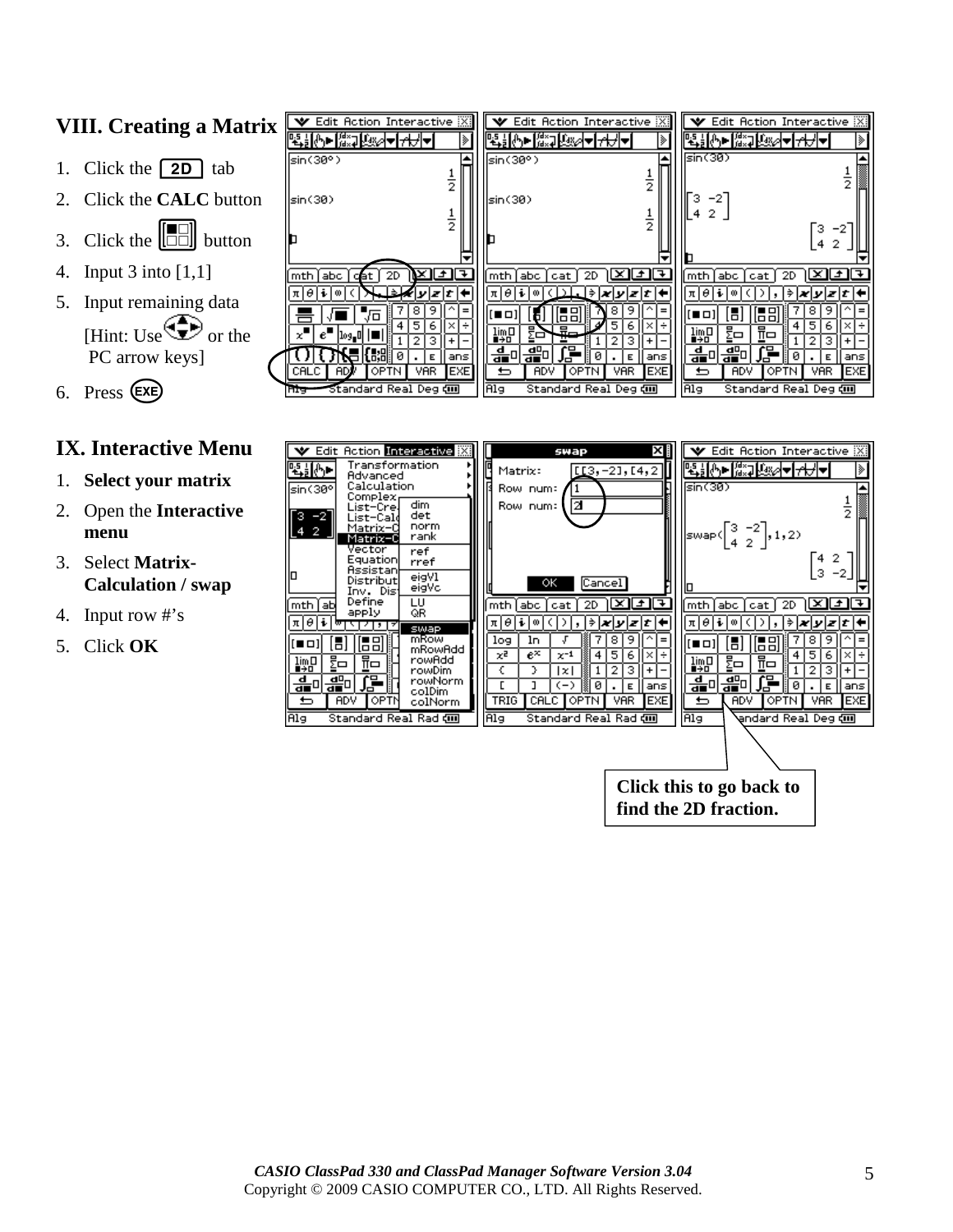#### **Sample Exercises**

- 1. **Using the 2D fraction**  $\boxed{\blacksquare}$ ,
	- **a. Evaluate 2/3+4/5**
	- **b. Change the result to a decimal**

| Edit Action Interactive [X]                                                                                                                                                |                                                                                                                                                                                                                                                                                                           |
|----------------------------------------------------------------------------------------------------------------------------------------------------------------------------|-----------------------------------------------------------------------------------------------------------------------------------------------------------------------------------------------------------------------------------------------------------------------------------------------------------|
| ▔ <mark>▓</mark> ▔▏▓<br> ≽                                                                                                                                                 |                                                                                                                                                                                                                                                                                                           |
| $\frac{4}{5}$<br>$\frac{2}{3}$<br>$\frac{22}{15}$                                                                                                                          | B<br>Edit Action Interactive<br>⊕∎ ⊯∝⊒ प्रश<br>⋟<br>Ι₩<br>$\frac{2}{3}$<br>$+\frac{4}{5}$<br>1.466666667                                                                                                                                                                                                  |
| 2D<br>abc<br>mth<br>cat<br>i<br>lθ<br>⇒<br>l œ<br>zt<br>עוא<br>π                                                                                                           |                                                                                                                                                                                                                                                                                                           |
| 8<br>9<br>¶∕ō<br>5<br>6<br>4<br>×<br>$\epsilon'$<br> 1օց_0 <br>x<br>2<br>з<br>+<br>化别<br>ø<br>ans<br>Е<br>EXE<br>CALC<br>OPTN<br>VAR<br>ADV<br>Standard Real Deg dm<br>Alg | 2D<br>mth<br>abc<br>cat<br>$\ddot{\textbf{t}}$<br>⇒<br>πΙθ<br>œ<br>zıt<br>v<br>×<br>ln<br>log<br>8<br>J<br>7<br>9<br>=<br>$e^\times$<br>χZ<br>5<br>4<br>6<br>÷<br>$\times^{-1}$<br>×<br>€<br>У<br>2<br>з<br>+<br>Ι×Ι<br>г<br>ı<br>ø<br>〈一〉<br>ıs<br>ans<br>E<br>OPTN<br>TRIG<br>CALC<br>VAR<br><b>EXE</b> |
|                                                                                                                                                                            | Standard Real Rad <b>எ</b><br>Alg                                                                                                                                                                                                                                                                         |

#### 2. **Graph y=x^2**

- **a. Input y=x^2 and press EXE**
- **b. Insert a Graph window and select Edit / Clear All if needed**
- **c. Drag and drop**
- **d. Click**  $\frac{\text{Resize}}{\mathbb{H} \bullet \mathbb{H}}$  and  $\frac{\mathbb{H} \bullet \mathbb{H}}{\mathbb{H}}$  again to **go back**



- 3. **Create the sequence: {1,1/2,1/3,…,1/10}**
	- **a. Input 1/x and select it**
	- **b. Open the Interactive menu and select List-Create then Seq**



*CASIO ClassPad 330 and ClassPad Manager Software Version 3.04* Copyright © 2009 CASIO COMPUTER CO., LTD. All Rights Reserved.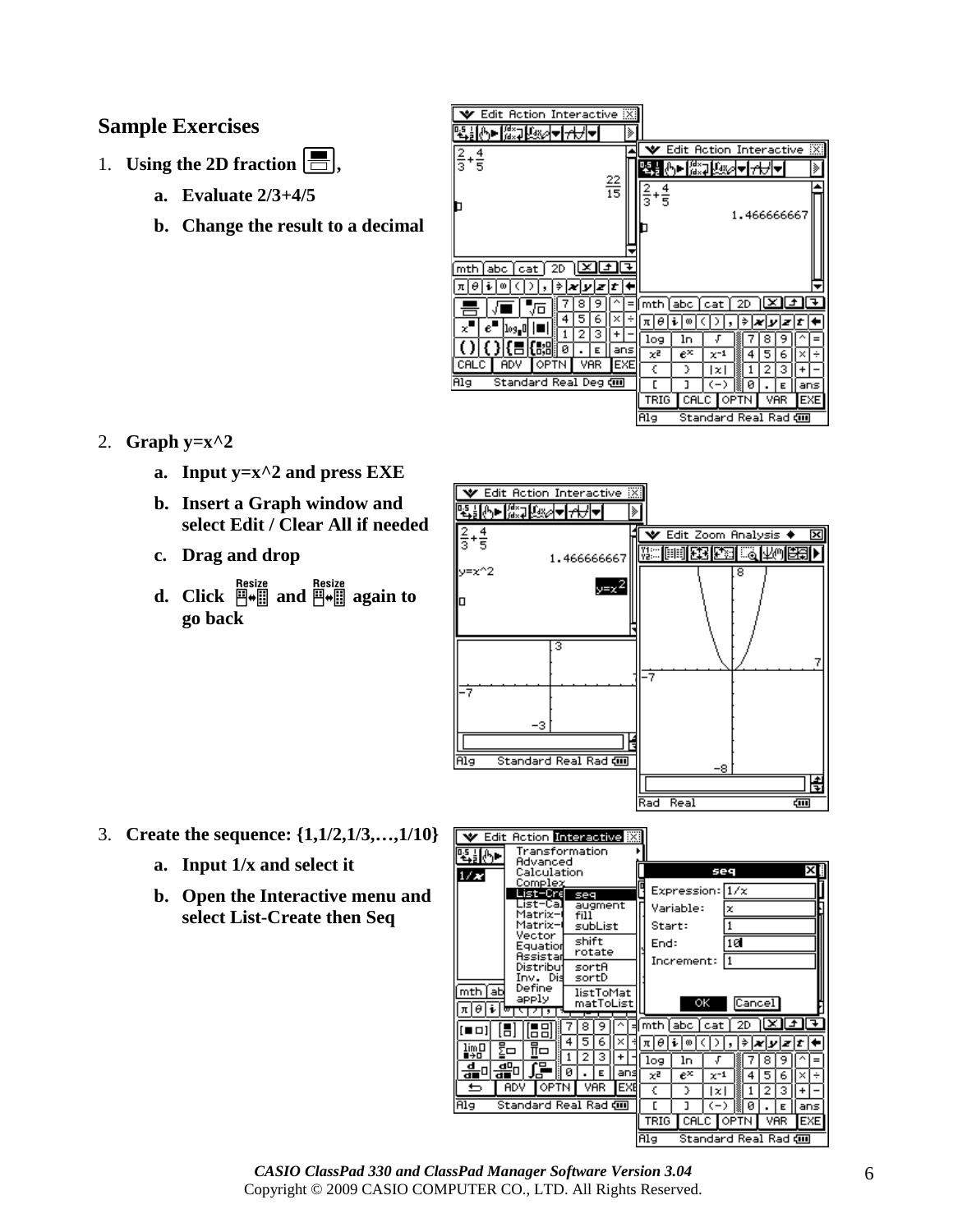## **Introduction to the eActivity Application**

## **Getting Started**

- $1.$  Click  $\widehat{\mathbb{R}}$
- 2. Scroll up, if needed
- 3. Click  $\sum_{\text{eRctivity}}$
- 4. Open **Edit menu**
- 5. Select **Clear** All
- 6. Click **OK**

## **I. Entering Text**

- 1. Press (Keyboard) or type in from your PC keyboard
- 2. Type your name
- 3. Select your name
- 4. Click the  $\boxed{\mathbf{B}}$  button on the toolbar
- 5. Click to deselect and

then press (EXE)

### **II. Entering Math**

- 1. Click the  $\boxed{\blacktriangle}$  button to toggle to math mode  $(\mathbb{R})$ .
- 2. The small box that appears indicates you are in math mode
- 3. Input  $3 + 4$
- 4. Press (EXE)

| <b>MENU</b>                                                         | <b>All</b><br>▼                                                            | File Edit Insert Action [X]                                                                                                                                                                                                                                                                                                                   | <b>V</b> File Edit Insert Action [X]                                                                                                                                                                                   |
|---------------------------------------------------------------------|----------------------------------------------------------------------------|-----------------------------------------------------------------------------------------------------------------------------------------------------------------------------------------------------------------------------------------------------------------------------------------------------------------------------------------------|------------------------------------------------------------------------------------------------------------------------------------------------------------------------------------------------------------------------|
| Main<br>Ę,<br><b>Statistics</b><br>Graph<br>Geometry<br>DiffEqGraph | eflotivity<br>Spreadsheet<br>3D Graph<br>Conics<br>ax=b.<br>NumSolve<br> ₩ | New<br>18  A⊘  <del>∧</del><br>Open<br>Save<br>Exr<br>Reload<br>$\bm y$ =a <del>væ=n<math>\bm y</math> w</del> k in the<br>equation below by<br>changing the coefficients<br>in the h spot and k spot<br>and then pressing EXE:<br>$\delta$ v=3•(x−2) <sup>2</sup> +1<br> First,click here --> (沌<br>Question<br>Click $\rightarrow$ $\equiv$ | Explore:<br>$\mathbf{y}$ =a( $\mathbf{x}$ -h) <sup>2</sup> +k in the<br>equation below by<br>X<br>Clear All<br>Are you sure?<br>ок<br>Cancel<br> First,click here --> Ф4<br>Question<br>Click $\rightarrow \mathbb{R}$ |
| All                                                                 | din)                                                                       | Standard Real Rad 如<br>Alg                                                                                                                                                                                                                                                                                                                    | Standard Real Rad com<br>Alg                                                                                                                                                                                           |

| $\blacktriangledown$ File Edit Insert Action $\boxtimes$<br> ≽ | 図<br>$\blacktriangleright$ File Edit Insert Action<br>[ <del>1</del> 75]⊙►   В<br> A∕'  <del>∆</del> ∄▼<br>∣≽ | File Edit Insert Action [X]<br>v<br>∃ਰਨ\ ≻  B  A∕  <del>⊿</del> |
|----------------------------------------------------------------|---------------------------------------------------------------------------------------------------------------|-----------------------------------------------------------------|
| Diane                                                          | Diane                                                                                                         | Diane                                                           |
|                                                                |                                                                                                               |                                                                 |
|                                                                |                                                                                                               |                                                                 |
|                                                                |                                                                                                               |                                                                 |
| ⊻া∓া≭<br>2D<br> abc cat <br>mth                                | [7⊧<br>ا≫ا<br>abc<br>2D<br>mth  <br>cat                                                                       | 2D<br>≃<br>  mth<br>[abc   cat                                  |
| 8<br>9<br>ø<br>ь                                               | ø<br>8<br>ь                                                                                                   | 8<br>9<br>ø<br>ь                                                |
| е<br>۰                                                         |                                                                                                               | е<br>۰                                                          |
| s.<br>α<br>9                                                   | s.<br>9<br>a<br>a                                                                                             | s.<br>9.<br>o<br>а                                              |
| ь.<br>n.<br>l m                                                | ы                                                                                                             | ы<br>n<br>Im                                                    |
| <b>SPACE</b><br>MATH<br>SMBL EXE<br>αβγ                        | <b>SPACE</b><br>MATH<br>SMBL <sup>1</sup><br><b>EXE</b><br>αβγ                                                | <b>SPACE</b><br>MATH<br>SMBL EXE<br>αβγ                         |
| Standard Real Rad cm<br>Alg                                    | Standard Real Rad cm<br>Alg                                                                                   | Alg Standard Real Rad din                                       |

| File Edit <i>Insert</i> Rotion XI        | File Edit <i>Insert</i> Action XIII<br>v       | $\blacktriangleright$ File Edit Insert Action $\mathbb{X}$ |
|------------------------------------------|------------------------------------------------|------------------------------------------------------------|
| 起め191A4★                                 | ₩₩₩ ▒╟◆₩₹∥⊞                                    | 나나의 ※ [◀小 : 비 모                                            |
| Diane                                    | Diane                                          | Diane<br>3+4                                               |
|                                          |                                                |                                                            |
| [Text Line (no box)]                     | [Math Line $(box)$ ]                           |                                                            |
| Very important to understand! Text       |                                                |                                                            |
| abd<br>mth                               | lines have no output, math lines do.           | labo l<br>lmth<br>2D<br>cat                                |
|                                          |                                                | 9<br>ь                                                     |
| е                                        |                                                | е                                                          |
| ы                                        | lb In                                          | д<br>ы                                                     |
| <b>SPACE</b><br>SMBL EXE<br>MATH.<br>αßγ | <b>SPACE</b><br><b>SMBLIEXE</b><br>MATH<br>αβγ | <b>SPACE</b><br>MATH<br>SMBL<br>. IEXE<br>αßγ              |
| Standard Real Rad di<br>Alg              | Standard Real Rad ㎝<br>Alg                     | Standard Real Rad com<br>Alg                               |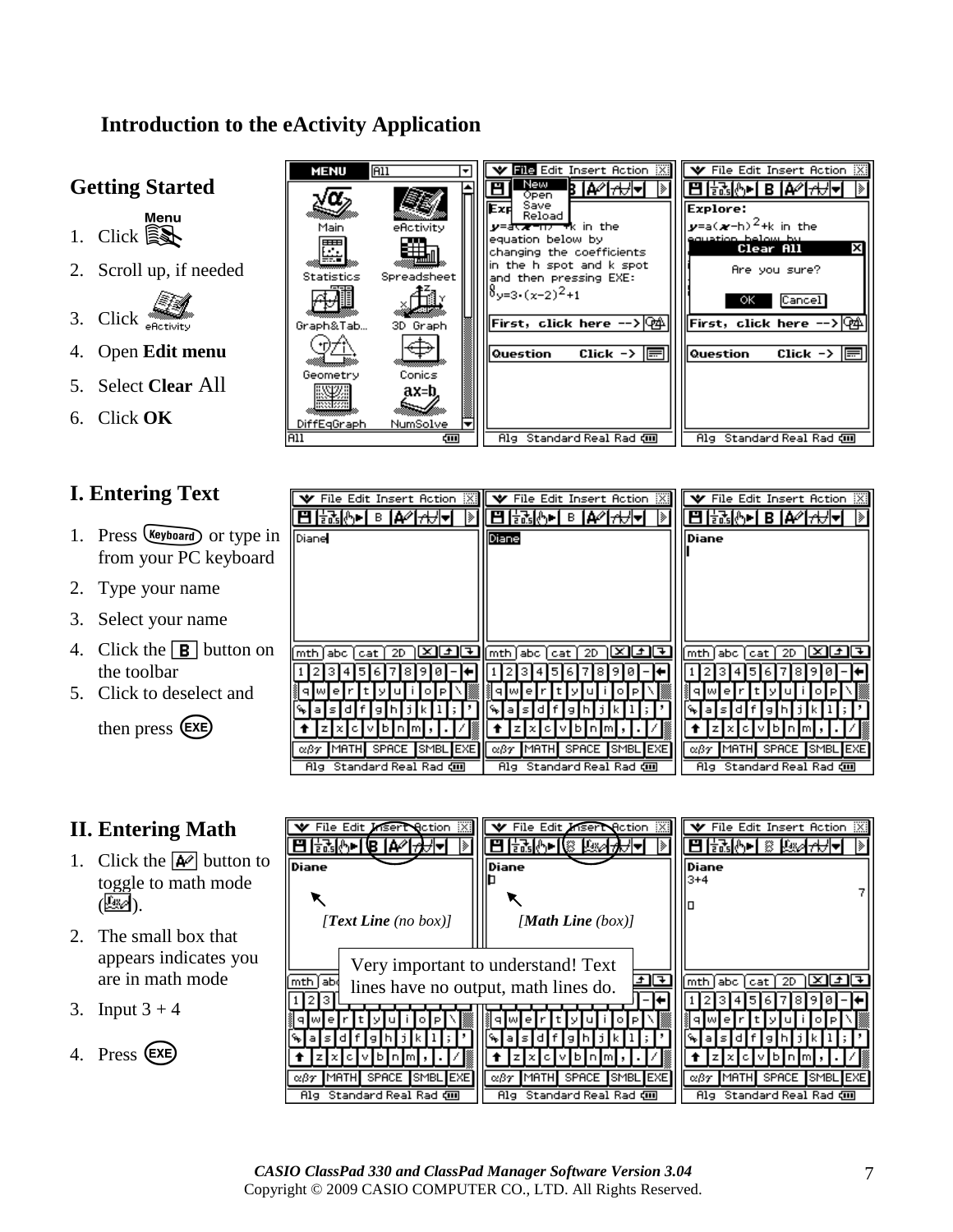## **III. Inserting a Geometry Link**

- 1. Select **Edit** and then **Clear All**
- 2. Open the **Insert menu** and select **Strip** then **Geometry**
- 3. Click below the Geometry strip that you just inserted
- 4. Open the **Insert menu** and select **Geometry Link**



## **IV. Linking an Equation to Geometry**

- 1. Click in the box just following the link symbol
- 2. Input  $y = x^2$
- 3. Select  $y = x^2$
- 4. **Drag** the selection to the Geometry window
- 5. **Click**  $\equiv$  **three times** to turn on the axis with numbers and Integer Grid

### **V. Exploring with the Geometry Link**

- 1. **Click** on the **graph to select**
- 2. Press on a handle  $(\blacksquare)$  and **drag** to move your graph (notice the linked equation updated)
- 3. Click in the **eActivity window**
- 4. **Edit** your equation and press  $(\mathbf{F}\mathbf{E})$ (notice the graph updated)
- *5.* Try linking other equations, such as  $y = sin(x)$







**GAL**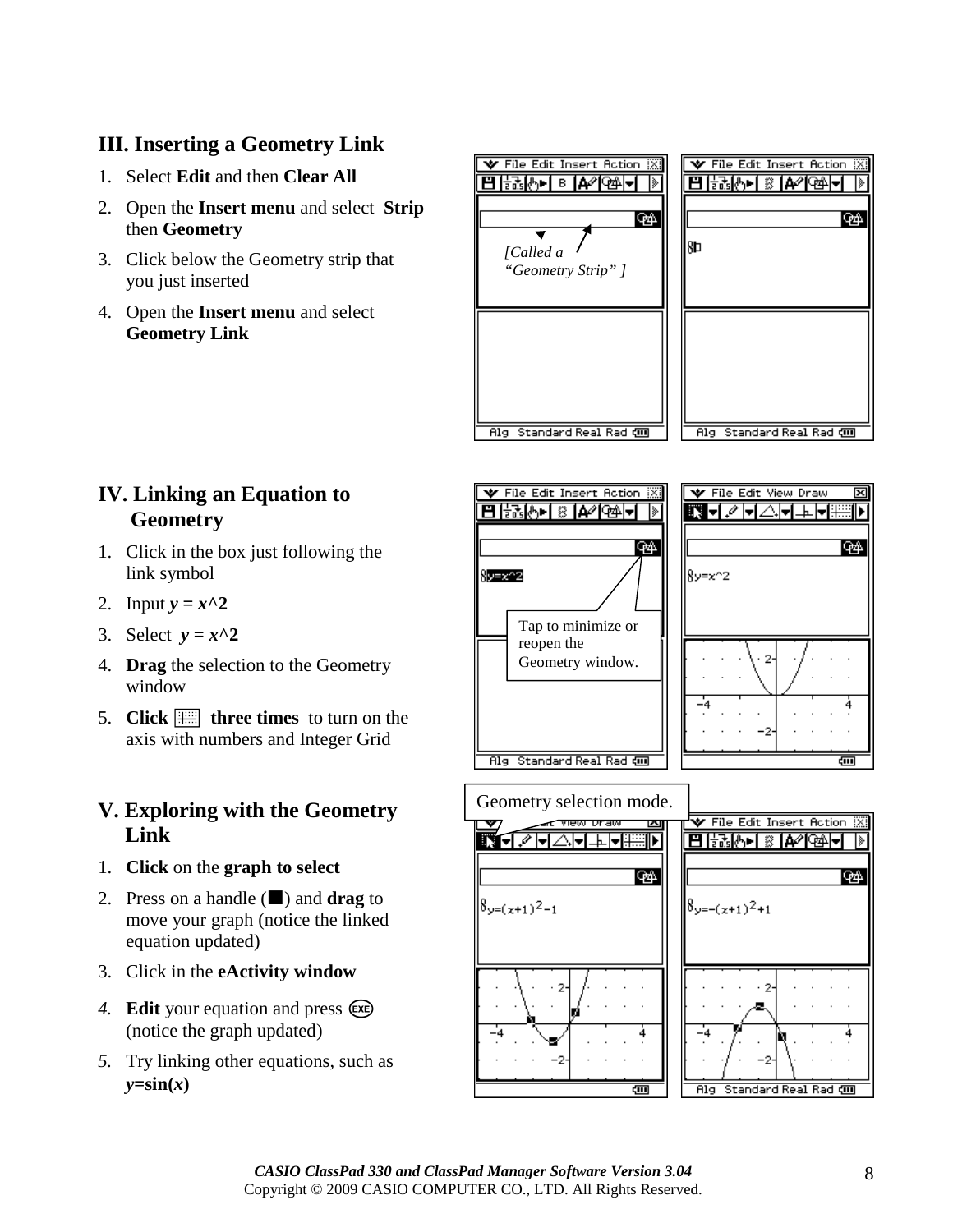## **VI. Creating a Folder**

- 1. **Click** in the **eActivity window**
- 2. Open the **File menu** and select **Save**
- 3. **Click in** to create a new folder
- 4. Name your folder
- 5. Click **OK**





#### **VII. Saving an eActivity into your Folder**

- 1. Click  $\blacktriangleright$  (just before your folder name) to expand your folder. It should now look like  $\nabla$
- 2. **Click** inside the **Edit box** and type in a file name for your eActivity
- 3. Click the **Save** button

| efictivity<br>File Search<br> agi<br>ê8<br>esson<br>main<br>I <del>v</del> GeoLink                                        | File                          |
|---------------------------------------------------------------------------------------------------------------------------|-------------------------------|
| Cancel<br>Save<br>abc ∫cati<br>mth<br>2D<br>6<br>w<br>a<br>D<br>z<br>MATH SPACE SMBL<br>EXE<br>αβγ<br>Dir:GeoLink<br>द्या | Sine<br>mth<br>и<br>αβγ<br>Gę |

| efictivity                                                                                                                                                                                                                                                                                                                                                                           |  |
|--------------------------------------------------------------------------------------------------------------------------------------------------------------------------------------------------------------------------------------------------------------------------------------------------------------------------------------------------------------------------------------|--|
| File Search                                                                                                                                                                                                                                                                                                                                                                          |  |
| ि≊ । ୫୫ ।୫୫∔।                                                                                                                                                                                                                                                                                                                                                                        |  |
| .esson                                                                                                                                                                                                                                                                                                                                                                               |  |
| main<br>GeoLink                                                                                                                                                                                                                                                                                                                                                                      |  |
|                                                                                                                                                                                                                                                                                                                                                                                      |  |
|                                                                                                                                                                                                                                                                                                                                                                                      |  |
| SineCurve                                                                                                                                                                                                                                                                                                                                                                            |  |
| Cancel<br>Save                                                                                                                                                                                                                                                                                                                                                                       |  |
| $\boxed{\text{mth}}$ abo $\boxed{\text{cat}}$ 2D $\boxed{\text{X}}$ $\boxed{\text{LT}}$                                                                                                                                                                                                                                                                                              |  |
|                                                                                                                                                                                                                                                                                                                                                                                      |  |
| गयबागबाबाबाबा-                                                                                                                                                                                                                                                                                                                                                                       |  |
| $\overline{\mathbb{R}}$ alwle $\overline{\mathbb{R}}$ le $\overline{\mathbb{R}}$ le $\overline{\mathbb{R}}$ le $\overline{\mathbb{R}}$                                                                                                                                                                                                                                               |  |
| $\sqrt{2}$ as definitivity                                                                                                                                                                                                                                                                                                                                                           |  |
|                                                                                                                                                                                                                                                                                                                                                                                      |  |
| $\overline{f}$ $\overline{f}$ $\overline{z}$ $\overline{z}$ $\overline{f}$ $\overline{c}$ $\overline{f}$ $\overline{v}$ $\overline{f}$ $\overline{f}$ $\overline{f}$ $\overline{f}$ $\overline{f}$ $\overline{f}$ $\overline{f}$ $\overline{f}$ $\overline{f}$ $\overline{f}$ $\overline{f}$ $\overline{f}$ $\overline{f}$ $\overline{f}$ $\overline{f}$ $\overline{f}$ $\overline{$ |  |
| αβγ MATH SPACE SMBL EXE                                                                                                                                                                                                                                                                                                                                                              |  |
| Dir:GeoLink                                                                                                                                                                                                                                                                                                                                                                          |  |

### **VIII. Opening an eActivity**

- 1. Open the **File menu** and select **New**  to clear eActivity (Click OK)
- 2. **Click**  $[\mathbf{H}]$  to quickly open the **Files dialog**
- 3. Click the arrow preceding your folder to expand the folder, if needed
- 4. **Click** on your **file name** to select it (notice it appears in the Edit box)
- 5. **Click** the **Open** button